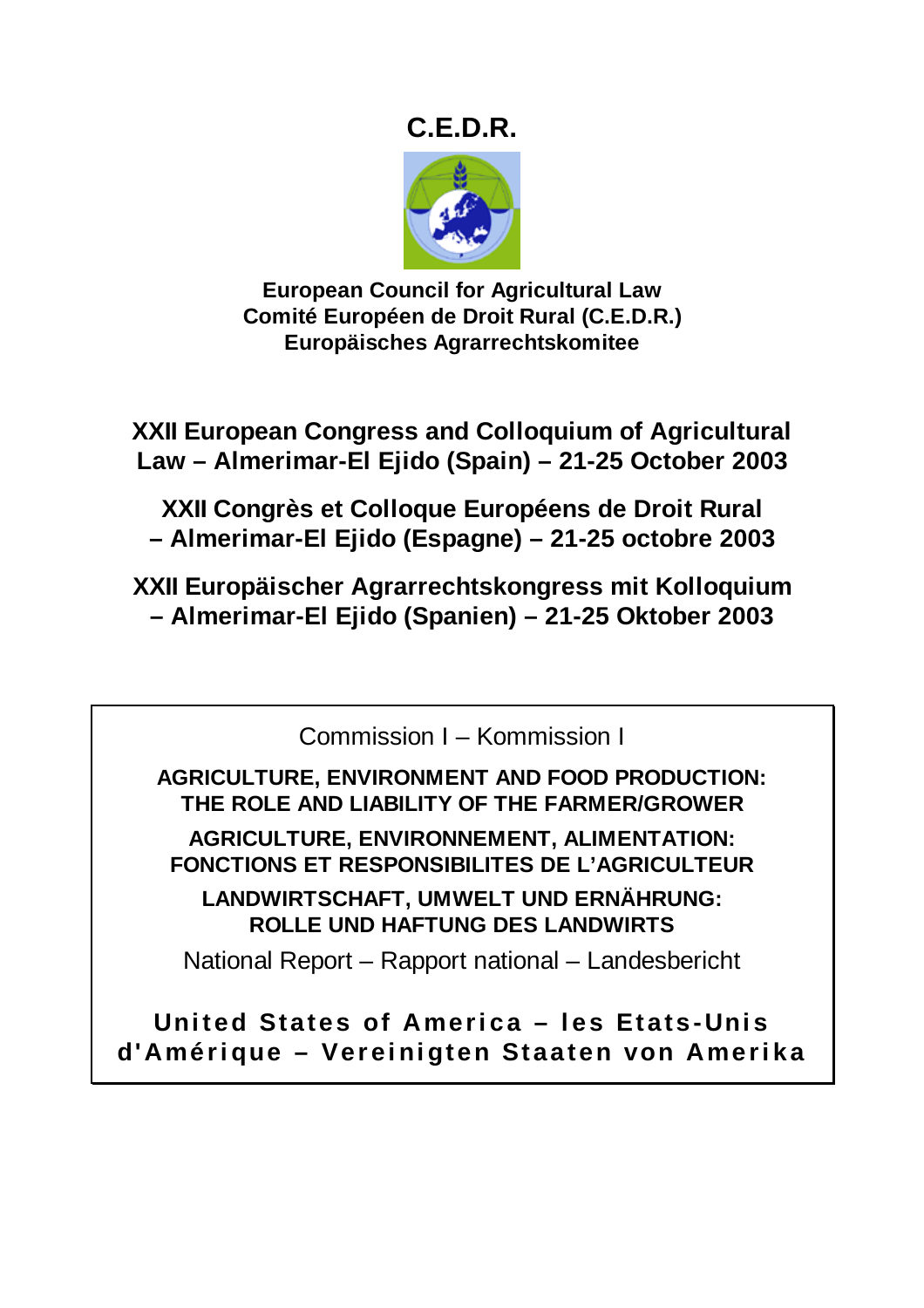**Report of the United States of America – Rapport des Etats-Unis d'Amérique – Bericht der Vereinigten Staaten von Amerika** 

**Margaret Rosso Grossman, Prof., Agricultural Law, University of Illinois at Urbana-Champaign** 

**Terence J. Centner, Prof., College of Agricultural and Environmental Sciences, The University of Georgia, Athens** 

**Peggy Kirk Hall, Director, Agriculture and Rural Law, Swank Program in Rural-Urban Policy, The Ohio State University** 

*(This report is based on work supported by CREES, USDA, Projects n° ILLU-05-309. and GEO00890.)*

# **Introduction**

.

Numerous statutes, regulations, and common-law principles govern the activities of agricultural producers in the United States (US). The federal government and 50 individual states have authority to enact laws; federal and state administrative agencies promulgate regulations to implement these laws.<sup>1</sup> Federal and state courts decide cases that affect agricultural producers. In general, US farmers are subject to the same laws that affect other individuals and companies, though some laws and regulations apply specifically to agriculture, while others provide exemptions for agriculture.

The introduction to this report sets out some general information about environmental liability under statutes and common-law principles. In addition, it addresses some general questions concerning good agricultural practices and diffuse contamination from agricultural sources. The report then considers three agricultural activities that affect (or may affect) the environment and the statutory or common-law liability of producers who carry out those activities. The focus is on pesticides, livestock operations, and genetically modified crops.

# **Liability under Statutes and Regulations**

Principles of environmental liability that apply to agricultural producers come in part from federal and state environmental laws and their implementing regulations. The federal Clean Water Act and Clean Air Act, among other laws, include provisions that apply to farmers. But some agricultural activities have been excluded from environmental regulation or have enjoyed "safe harbours" in laws that apply to other industries.2 Thus, agriculture has not been fully subject to the polluter pays principle; indeed, federal subsidies have been available to farmers who implement practices that reduce pollution, and recent federal farm legislation continues some environmental subsidies.<sup>3</sup>

Federal environmental laws apply in all 50 states, establishing minimum environmental criteria for the nation. Under the principle of co-operative federalism, however, many federal environmental laws include provisions that allow individual states to implement the laws within their territories. With federal approval and oversight, states enact laws and regulations that meet federal regulatory criteria, issue environmental permits, and enforce the laws. In most cases, states can enact provisions that are stricter than federally required. States may also

<sup>1</sup> Local governments – counties, townships, and municipalities -- have authority to regulate (e.g., zoning), but agricultural operations may enjoy some exemptions from local regulation.

<sup>2</sup> On these issues, see, e.g., J.B. Ruhl, Farms, Their Environmental Harms, and Environmental Law, 27, ECOLOGY LAW QUARTERLY 263 (2000).

<sup>3</sup> Farm Security and Rural Investment Act, Pub. L. No. 107-171, 116 Stat. 134-540 (2002).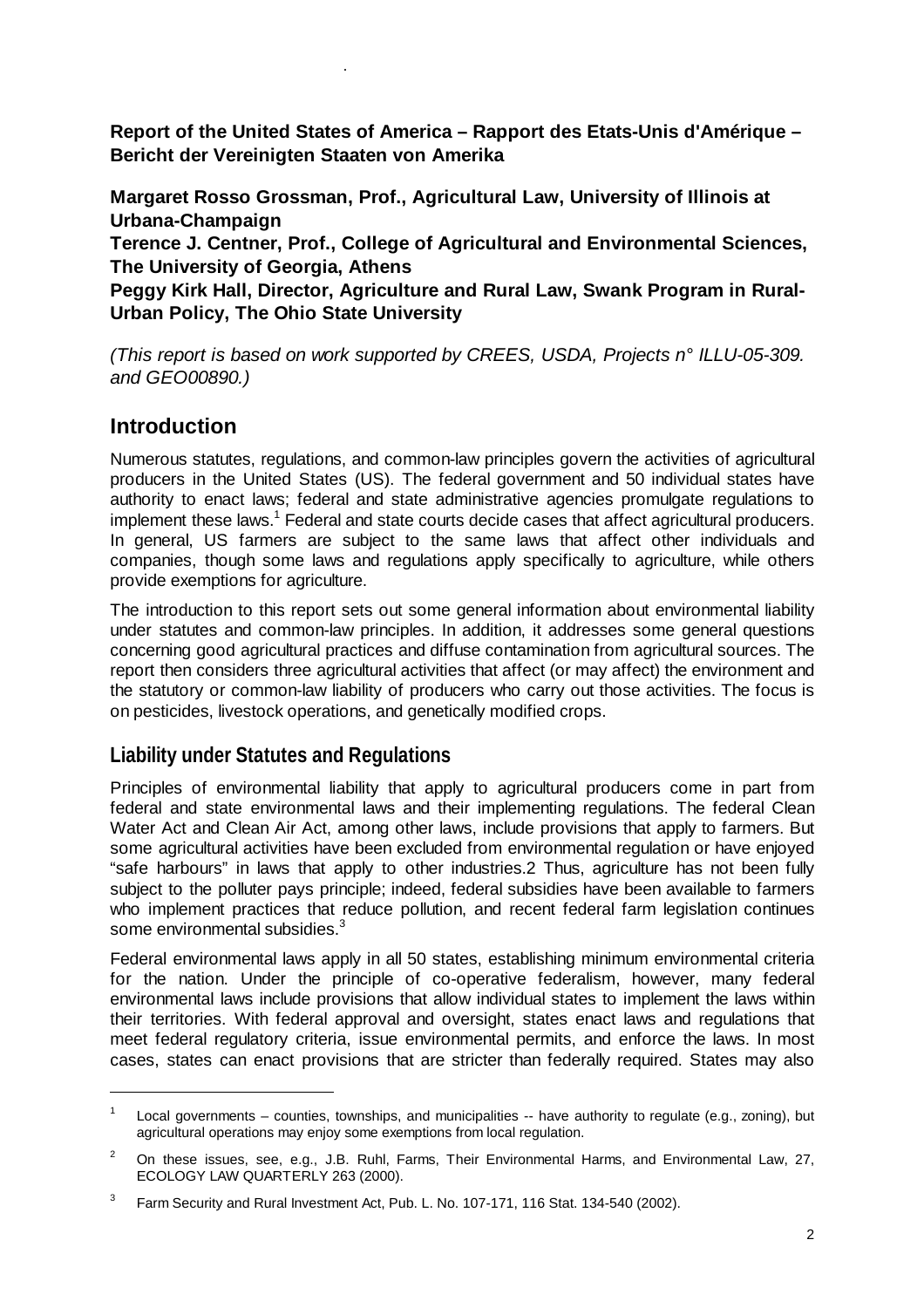enact independent environmental laws, as long as those laws do not interfere with federal requirements.

Thus, agricultural producers who violate environmental laws face enforcement from federal and state governments.

Federal and state statutes impose legal obligations and authorize administrative, civil, or even criminal liability for failure to comply. Violation of a statutory or regulatory provision or a requirement imposed in a state or federal environmental permit can result in an enforcement action. The US Environmental Protection Agency (EPA) implements and enforces most federal environmental laws; state environmental agencies have enforcement authority under federallyapproved state programs. When authorized by statute, penalties can be assessed in administrative proceedings (e.g., in the EPA) or in a civil judicial enforcement action. Environmental statutes prescribe maximum monetary penalties, but penalties are sometimes measured by the level of environmental harm (e.g., value of fish killed by a manure spill). Most federal statutes also impose criminal liability for individuals or business entities (fines or imprisonment), and the number of prosecutions for serious offences has increased in recent years.4

# **Liability in Tort**

.

Farmers, like other individuals and entities in the US, face liability under common-law tort principles, usually based in state law, when their actions cause damage, including environmental damage, to the person or property of others. Farmers can also raise claims in tort when they suffer harm from actions of others. Remedies available in tort cases include monetary damage awards and, less often, injunctions of defendant's behaviour. Because tort principles apply to damage from various agricultural activities, including those discussed in this report (pesticide application, livestock operations, and GM crop planting), a brief overview of tort causes of action follows.5

Nuisance is a common-law remedy that applies when activities interfere unreasonably with another person's use and enjoyment of land, injure life or health, or interfere with public rights. Because all persons have the right to reasonable use and enjoyment of their property, nuisance involves a balance of competing interests. A defendant, for example, cannot cause unreasonable harm to a plaintiff, but the plaintiff may have to endure some inconvenience to accommodate the defendant's legitimate land-use activities.

A private nuisance arises from "a nontrespassory invasion of another's interest in the private use and enjoyment of land."<sup>6</sup> Private nuisance often results from an activity on defendant's land that interferes unreasonably with use of plaintiff's neighbouring land. A public nuisance is "an unreasonable interference with a right common to the general public."<sup>7</sup> A public nuisance usually affects a significant number of people; cases are normally brought by a government official or (less often) by an individual with a "special injury" (an injury different in kind from members of the general public). Nuisance can be an intentional tort, which requires both that defendant's use of land caused substantial and unreasonable interference with plaintiff's use of property and that defendant had knowledge that its activities would injure plaintiff (civil intent). Negligent nuisance requires proof that defendant's activities (rather than plaintiff's injury) were

 $\overline{a}$ 

<sup>4</sup> For an overview of environmental enforcement and liability, see Joseph M. Santarella, Enforcement and Liability, ch. 2 in ENVIRONMENTAL LAW HANDBOOK (Thomas F.P. Sullivan ed., 17th ed. 2003).

<sup>5</sup> This description of tort claims and the discussion of GMO liability follow Margaret Rosso Grossman, Genetically Modified Crops in the United States: Federal Regulation and State Tort Liability, 5 ENVIRONMENTAL LAW REVIEW 86-108 (2003).

<sup>6</sup> Restatement (Second) of Torts § 821D (1979).

<sup>7</sup> Id. § 821B.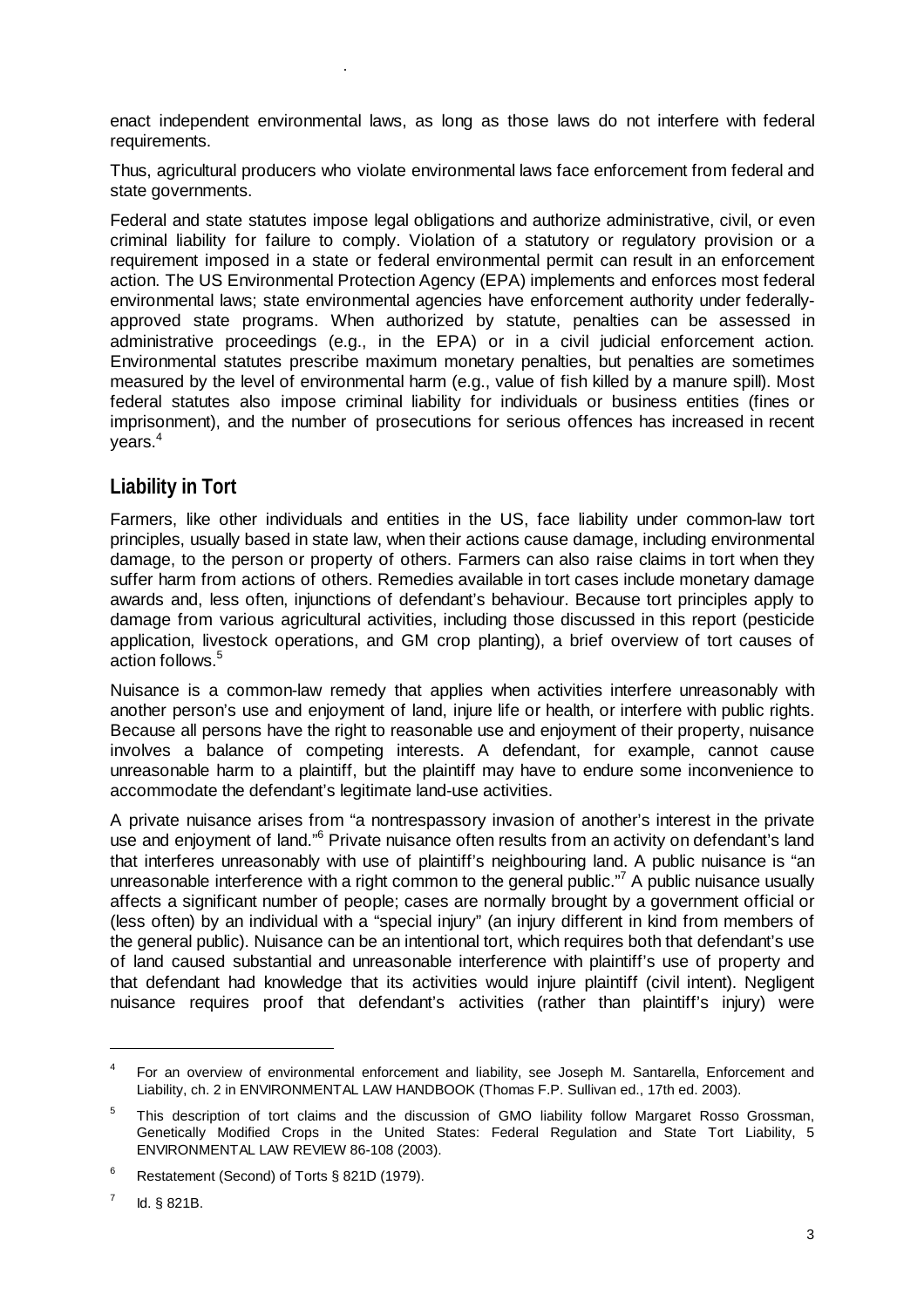unreasonable.<sup>8</sup> Intentional nuisance, which does not require proof that defendant's behaviour was unreasonable, may be easier to prove.

The activities that lead to a nuisance claim may also result in a claim of trespass. Trespass is a physical invasion of land that interferes with the plaintiff's exclusive right to possession and causes damage to the property. Trespass occurs when the defendant enters plaintiff's land or when defendant causes something (e.g., pollution) to enter plaintiff's land. Civil intent (that is, knowledge of entrance on the land) is required.

The tort of negligence focuses on defendant's conduct. It requires plaintiff to prove that defendant had a duty to conform to a specific standard of conduct (to act with reasonable care), the defendant breached that duty, the plaintiff suffered harm, and the defendant's breach of duty caused plaintiff's injury. Thus, tort cases based on negligence require the plaintiff to prove that defendant's conduct was unreasonable.

Recovery under negligence is sometimes limited by the economic loss doctrine, which provides that mere economic loss (often loss that could have been allocated by contract) is not compensable.<sup>9</sup>

Strict liability, another tort, applies when the defendant causes injury while carrying out an activity characterized as abnormally dangerous or ultra-hazardous. To identify an abnormally dangerous activity, courts consider factors like the degree of risk, likelihood of harm, ability to eliminate risk, commonness of use, value to society, and appropriateness of the location. When strict liability applies, the defendant will be liable for damages, even if the activity was carried out with all reasonable care.<sup>10</sup> That is, the plaintiff need not prove that defendant's conduct was negligent.

# **Obligation to Follow Good Agricultural Practices**

.

Various state and federal provisions in the US set out recommendations for good agricultural practices. Most familiar are best management practices (BMPs) included in federal legislative programs that promote conservation and water quality, such as the Environmental Quality Incentives Program (EQIP).<sup>11</sup> The US Department of Agriculture has recommended more than 40 different BMPs to meet conservation and stewardship goals.12 Most common are contour farming, terracing, filter strips,<sup>12</sup> grassed waterways, conservation tillage, riparian buffers, pasture management, crop rotation, nutrient management, pasture management, cover crops, and waste management. These practices are generally voluntary, so there is no liability for not following them.

Federal farm legislation links payment of certain farm program benefits to "conservation compliance," which requires good agricultural practices. Farmers who produce commodities on highly erodible land may lose federal farm payments unless they apply an approved conservation system.13 Farmers who produce commodities on converted wetlands or who convert wetlands for crop production may also lose farm program benefits, though some exemptions apply if wetland loss is mitigated (e.g., by restoration) under a wetlands

 $\overline{a}$ 

<sup>8</sup> See ZYGMUNT J.B. PLATER ET AL., ENVIRONMENTAL LAW AND POLICY: NATURE, LAW AND SOCIETY 166-169 (2d ed. 1998).

<sup>9</sup> See the explanation of the economic loss doctrine in In re StarLink Corn Products Liability Litigation, 212 F. Supp. 2d 828 (N.D. Ill. 2002).

<sup>&</sup>lt;sup>10</sup> Restatement (Second) of Torts § 520 & comment f (1979).

<sup>11</sup> USDA, Environmental Quality Incentives Program (2003), at http://www.nrcs.usda.gov/programs/eqip/ (visited June 2003).

<sup>&</sup>lt;sup>12</sup> Natural Resources Conservation Service, USDA, FIELD OFFICE TECHNICAL GUIDE (National Handbook of Conservation Practices, 1990).

<sup>13 16</sup> USC §§ 3811-3814.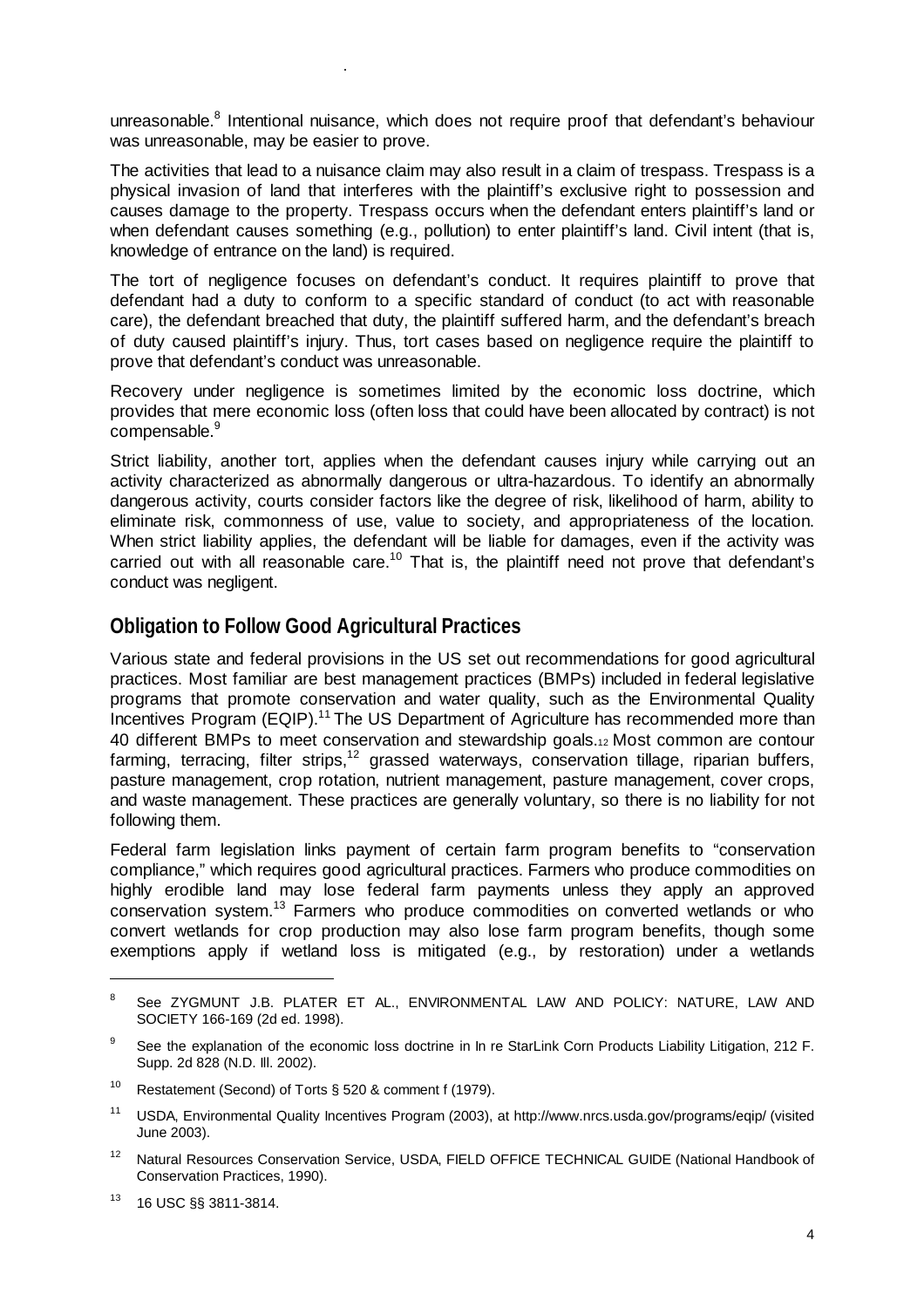conservation plan.14 These conservation compliance requirements have encouraged farm practices that reduce erosion and protect wetlands. Moreover, under some federal farm programs (including EQIP), farmers can enter contracts under which they agree to apply conservation practices in exchange for financial and technical assistance.

The revised federal regulations for concentrated animal feeding operations (CAFOs), discussed in more detail below, require nutrient management plans to include BMPs. Most large operations must employ BMPs for land application of manure, litter, and process wastewater.<sup>15</sup> The BMPs must be required in a producer's National Pollutant Discharge Elimination System (NPDES) permit. If producers deviate from these practices, they have violated their permits and may incur liability under the Clean Water Act.

Failure to follow good agricultural practices may also result in liability for damages to others (e.g., neighbours) under common-law nuisance principles. Though state right-to-farm laws protect agricultural operations from nuisance suits under certain circumstances,<sup>16</sup> farmers whose practices are considered improper or negligent will remain liable for nuisances caused by those practices.

# **Liability for Diffuse Contamination**

.

The production of food and fibre results in by-products that leave farms as water and air pollutants. Today, agriculture is the single largest source of diffuse (non-point-source) water pollution.<sup>17</sup> Siltation, pathogens, and nutrients are the leading pollutants of impaired rivers and streams.<sup>18</sup> The US has not enacted a law especially to regulate diffuse agricultural pollution, analogous to the EU Nitrates Directive.<sup>19</sup> Instead, to control non-point-source pollution, governments have enacted legislative and regulatory provisions establishing voluntary controls and incentives. In some cases, disincentives (such as loss of governmental benefits) are employed to encourage action to reduce contamination.

Sections 208 and 319 of the federal Clean Water Act address diffuse pollution.<sup>20</sup> These rely on voluntary BMPs, planning support, technical assistance, cost-sharing, and funding to respond to diffuse pollution problems. Farmers may face regulation under state total maximum daily load (TMDL) programs required by the Clean Water  $Act.^{21}$  A TMDL establishes the amount of a pollutant that an impaired water body can receive without exceeding water quality standards. Both point and non-point sources of the pollutant may be considered in establishing TMDLs, which are to be used where effluent limitations are not stringent enough to achieve water quality standards. In addition, state governments may have provisions establishing liability, but common law remains an important vehicle for addressing diffuse pollution.

<sup>14 16</sup> USC §§ 3821-3824.

<sup>&</sup>lt;sup>15</sup> EPA, National Pollutant Discharge Elimination System Permit Regulation and Effluent Limitations Guidelines and Standards for Concentrated Animal Feeding Operations (CAFOs), Final Rule, 68 Fed. Reg. 7176, 7266- 7274 (2003) (codified at 40 CFR §§ 122.42(e), 412.4(c)) [*hereinafter* Federal CAFO Regulations].

<sup>16</sup> See, e.g., Margaret Rosso Grossman & Thomas G. Fischer, *Protecting the Right to Farm: Statutory Limits on Nuisance Actions Against the Farmer*, 1983 WISCONSIN LAW REVIEW 95, 119 (1983).

<sup>&</sup>lt;sup>17</sup> EPA, The Quality of Our Nation's Water: 1996 at 13 (1999).

<sup>&</sup>lt;sup>18</sup> EPA, National Water Quality Inventory: 1998 Report to Congress at 61 (2000).

<sup>&</sup>lt;sup>19</sup> Council Directive 91/676 concerning the protection of waters against pollution caused by nitrates from agricultural sources, 1991 OJ (L 375) 1.

<sup>20 33</sup> USC §§ 1288, 1329.

<sup>&</sup>lt;sup>21</sup> *Id.* § 1313(d). On application of TMDLs to nonpoint-source pollution, see Pronsolino v. Nastri, 291 F.3d 1123 (9th Cir. 2002).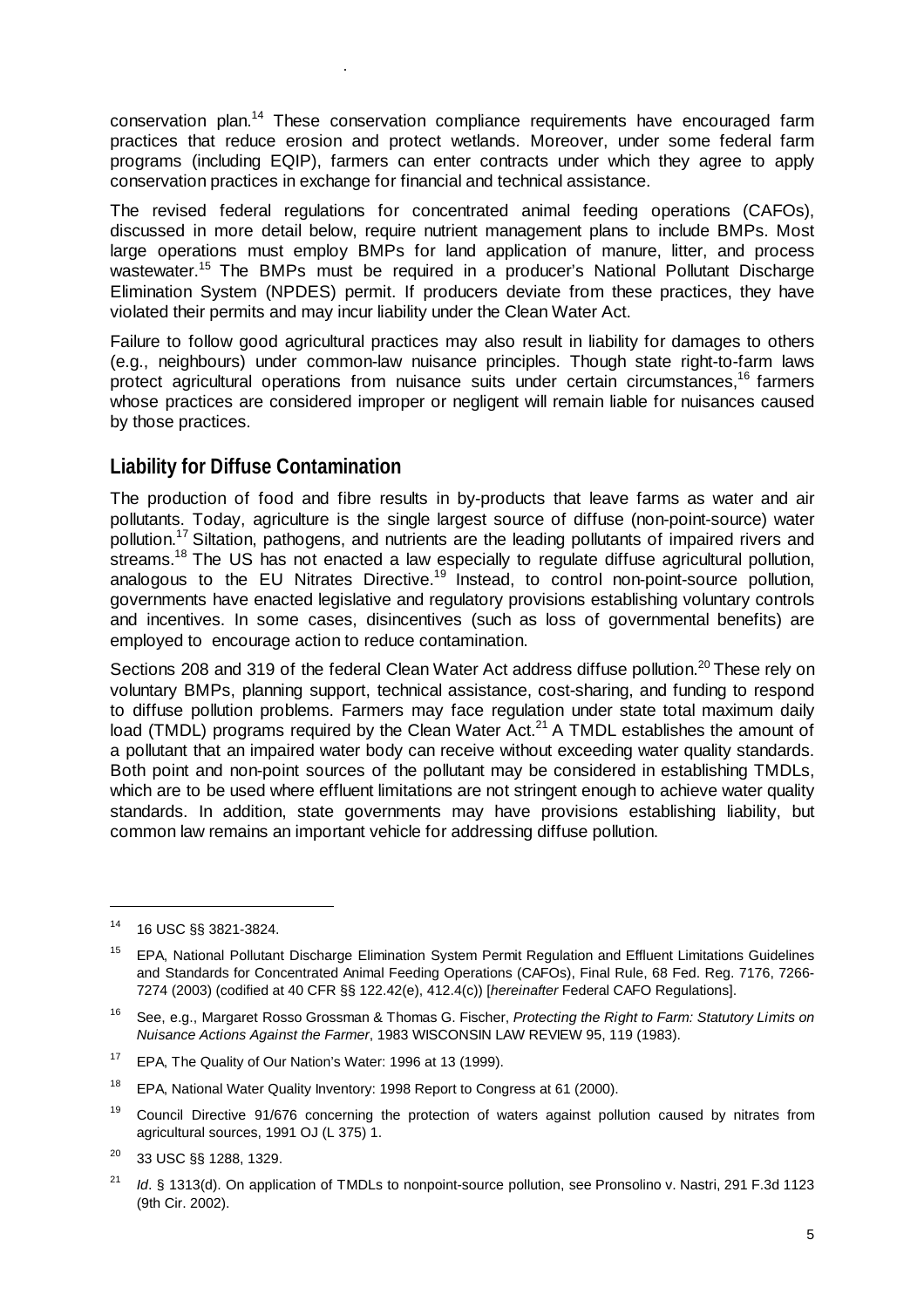# **Liability and pesticides**

.

The US and its agricultural sector rely heavily on pesticides. US pesticide expenditures account for one-third of total world pesticide expenditures.<sup>22</sup> In the US, the largest user of pesticides is agriculture, which consumes approximately 70% of pesticides sold nationally.<sup>23</sup> Such widespread use creates potential for liability. Generally, liability for environmental harm resulting from pesticide use can arise if a violation of pesticide use regulations occurs, or if a tort claim, such as negligence, is raised against a pesticide user, landowner, or related party. Thus, federal statutes, state laws, and common-law principles determine responsibility for damage caused by pesticide use. Legal responsibility can be allocated through administrative procedures, criminal prosecutions, or civil suits.

# **Federal Regulation of Pesticides**

The primary law governing the use of pesticides in the US is the Federal Insecticide, Fungicide and Rodenticide Act (FIFRA), $^{24}$  administered by the US EPA. FIFRA requires registration and classification of all pesticides, institutes pesticide labelling requirements, and establishes minimum national standards for recording, keeping, disposal, worker protection, and certification of pesticide applicators.

The EPA delegates primary enforcement responsibility for FIFRA's standards to the states. The states may not impose additional or different federal labelling and packaging requirements or allow use of a pesticide prohibited by FIFRA. Otherwise states have latitude to establish pesticide programs based on FIFRA's guidance. Consequently, state pesticide programs vary considerably. Liability exposure differs from state to state, but the possibility of administrative penalties, criminal prosecution, and civil liability for pesticide misuse exists in every state.

The EPA maintains responsibility for classification and registration of pesticides used in the US. Through the registration process, the agency designates a pesticide as either "general use" (posing a low risk of danger to humans or the environment) or "restricted use" (containing the most dangerous active ingredients).<sup>25</sup> Restricted use pesticides carry more stringent application requirements. A person applying restricted use pesticides must obtain a certified applicator's license from the state or work under the supervision of a certified applicator. Licensing requires the applicator to demonstrate training in the use and handling of pesticides. Any person may apply a general use pesticide on his or her private property, but some states require licenses for commercial applicators who apply general use pesticides. Unauthorized use of a pesticide constitutes a violation of law in all states.

FIFRA regulations establish guidelines for pesticide container labels, often a significant factor in determining liability. A pesticide label must provide information on the pests controlled by the product, the type of site the product is intended to protect, the application rate for the pesticide, mixing directions, application conditions, necessary application equipment, and instructions for storage and disposal. Labels for pesticides to be used on crops or vegetables must also prescribe the time period that must pass after pesticide application and before harvest of crops or grazing by animals. If required, an environmental hazard statement must list precautionary measures to prevent contamination of the environment and warning statements for pesticides deadly to non-target species.

Failure to follow label instructions can result in legal liability. Typically, label violations are treated more harshly as the severity of harm or potential for harm resulting from the violation

<sup>&</sup>lt;sup>22</sup> US EPA, Office of Pesticide Programs, Pesticides Industry Sales and Usage, 1998 and 1999 Market Estimates at 4.

 $^{23}$  *Id.* at 6

<sup>24 7</sup> USC §§ 136-136y.

US EPA regulations and a list of restricted use pesticides are found at 40 CFR § 152.160-.175.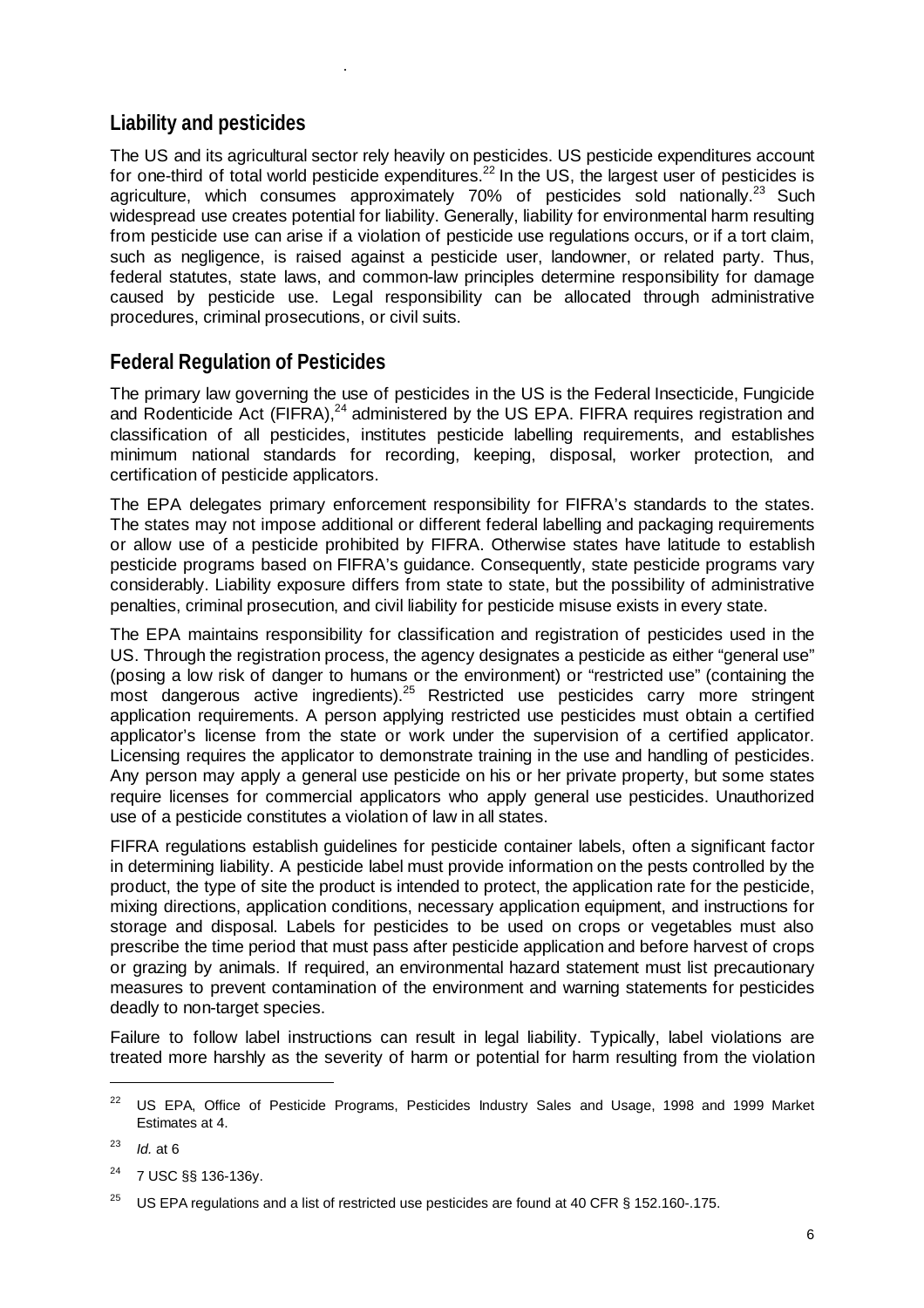increases. Label violations can result in administrative measures (e.g., a warning, fine, or revocation of license) or in criminal charges. Civil law remedies are also available. Failure to follow label instructions can constitute a breach of the legal duty of care under common-law negligence theory and might also be considered "recklessness" or "wilful and wanton disregard," depending on the degree of variance from label instructions. Damages include compensation for harm to the property, natural resources, and the environment, as well as punitive damages if the user committed a reckless or wilful act.

Certified applicators receive no special privileges or immunity from liability through the licensing process. Under state common law, a certified commercial applicator might actually face increased liability as an "independent contractor." The legal status of independent contractor shifts liability from the landowner to the applicator, if the applicator has control and authority over the pesticide application. Most state programs, however, require commercial applicators to carry liability insurance.

FIFRA's recordkeeping provisions for commercial applicators can be central in determining liability and damages. Federal regulations require commercial applicators to maintain records of restricted use pesticide applications, including location, date of application, type of pesticide, and application rate. While these records facilitate administrative oversight and enforcement, it is also common practice for an injured party to use the required records to establish proof of liability in civil lawsuits.

## **Protection of Resources and Wildlife from Pesticides**

.

The EPA assesses the impacts of pesticides on the environment under the FIFRA registration and classification scheme, but FIFRA does not directly address resource protection issues attendant to the actual application of pesticides. Most state pesticide programs, however, establish rules for pesticide application to protect sensitive resources, wildlife, and wildlife habitat.

Typical state regulatory approaches establish restricted areas, buffer zones, and setback distances. In restricted areas, pesticide use is completely prohibited. Buffer zones prevent application between sensitive resources and the pesticide target area; setback distances within pesticide target areas attempt to prevent drift outside of target areas.<sup>26</sup> Natural resources protected by state regulations often include waterways, water bodies and groundwater resources, sensitive crops (e.g., vineyards, cotton, and organics), livestock, wildlife, wildlife habitats, and wildlife preserves. A state program may contain one, all, or none of these methods for protecting resources, and states also prohibit use of specific pesticides in protected areas. In some states, a user must obtain a permit before applying pesticides in specified areas. Administrative and criminal penalties are possible if a user violates regulations intended to protect sensitive resources, even if the user is operating under a valid license. $27$ 

A federal law that influences pesticide application indirectly and may have significant liability consequences for pesticide users is the Endangered Species Act (ESA).<sup>28</sup> The ESA protects endangered and threatened plant and animal species and their habitats. ESA regulations specifically restrict pesticide use by government agencies to protect endangered species. The Act also prevents private individuals from "taking" endangered or threatened species and their

<sup>26</sup> See Theodore A. Feitshans, *An Analysis of State Pesticide Drift Laws*, 9 SAN JOAQUIN AGRICULTURAL LAW REVIEW 37, 54-67 (1999).

<sup>27</sup> *Id.* See, e.g., MICH. COMP. LAWS § 324.8321(1) stating that "[a] certificate or license issued by the director does not exonerate the holder from responsibility for damage resulting from misuse of pesticides, such as but not limited to, overdosing, drifting or misapplication."

<sup>28 16</sup> USC §§ 1531-1544.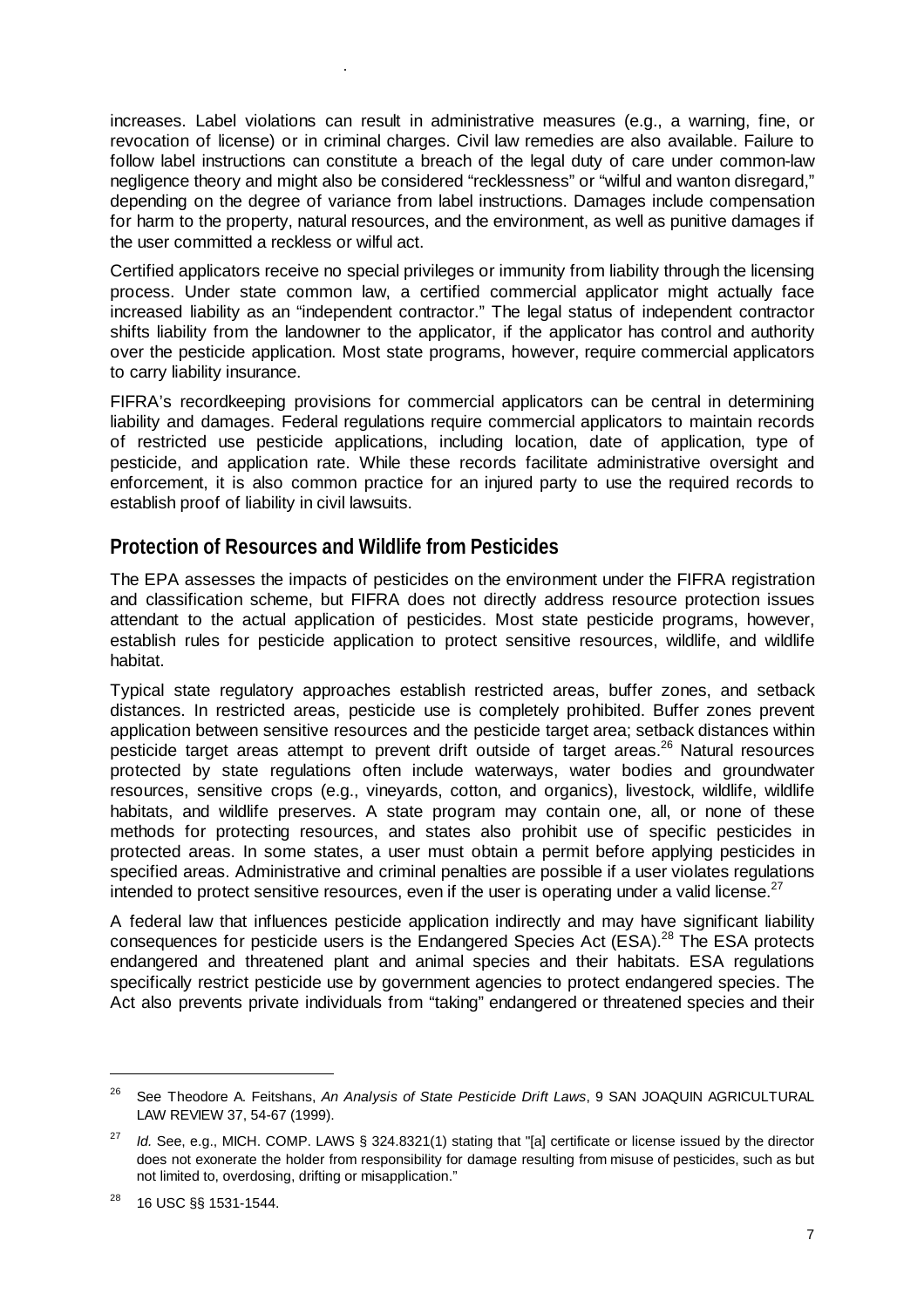habitats.<sup>29</sup> If a pesticide application results in death or harm to a protected fish or wildlife species or its habitat, the applicator could face serious criminal and civil penalties under the ESA's taking prohibition. To date, however, the federal government has not pursued an ESA claim against a farmer or pesticide user for harm caused directly by a pesticide application.<sup>30</sup>

The federal EPA's Office of Pesticide Programs implements these ESA directives through its Endangered Species Protection Program. The stated goals of the program are to protect endangered species from the effects of pesticides with minimal program impacts on pesticide users.<sup>31</sup> Working with the Fish and Wildlife Service (a bureau of the US Department of the Interior), the EPA develops pesticide use limitations where there are documented biological effects on wildlife and habitat. No direct mandates impact pesticides users; instead, the agency provides information on endangered species and habitat to pesticide users via generic label statements and published bulletins. The bulletins contain pesticide use limitations and maps identifying locations of endangered and threatened species. Recent advocacy efforts have urged the EPA to adopt a more stringent regulatory program to replace the current Endangered Species Protection Program.<sup>32</sup>

# **Pesticide Liability Issues**

.

## *Spills*

 $\overline{a}$ 

The federal Comprehensive Environmental Response, Compensation and Liability Act  $(CERCLA)^{33}$  allocates legal responsibility to private parties for the cleanup of sites contaminated by hazardous substances such as pesticides. A "farmer's exclusion" exempts applications of pesticide products registered under  $FIFRA<sup>34</sup>$ . This exclusion protects farmers from CERCLA liability when contamination results from the normal application of a pesticide, but it does not prevent liability where a pesticide "spill" or "release" causes contamination.<sup>35</sup> A pesticide applicator, as well as other parties related to the application site, could conceivably be liable for cleanup costs and penalties for non-compliance. CERCLA's provisions are stringent, because liability is retroactive and the principle of joint and several liability applies.

Farmers may also incur liability under CERCLA for the improper disposal of pesticides as waste. The development of new, superior pesticides and the hiring of contract applicators have meant that farmers have quantities of unwanted pesticides. The continued storage of these pesticides led many states to adopt pesticide collection programs as a mechanism for removing these hazardous materials from the countryside.<sup>36</sup> Under the Universal Waste Rule, CERCLA requirements for disposal of pesticides were relaxed to make it more economical for

<sup>&</sup>lt;sup>29</sup> *Id.* § 1538; 50 CFR § 17.3. See also Babbitt v. Sweet Home Chapter of Communities for a Great Oregon, 515 US 687 (1995), in which the US Supreme Court upheld the EPA's definition of harm that constitutes a taking under the ESA. The EPA definition includes modification or destruction of habitat.

<sup>&</sup>lt;sup>30</sup> National Association of State Departments of Agriculture Research Foundation & National Center for Agricultural Law Research and Information, *Federal Environmental Laws Affecting Agriculture*, at http://www.nasda.org/ (visited 24 July 2003).

<sup>31</sup> US EPA, Endangered Species Protection Program, at http://www.epa.gov/espp/ (visited 24 July 2003).

<sup>32</sup> See, e.g., Northwest Coalition for Alternatives to Pesticides, *Action Alert: EPA Needs to Protect Endangered Species from Pesticides*, at http://www.pesticide.org/ESAalert.html (visited 22 July 2003).

<sup>33 42</sup> USC §§ 9601-9675.

<sup>34</sup> *Id*. § 9607(i).

<sup>35</sup> Douglas A. Henderson, *The Pesticide (or Farmer's) Exclusion Under CERCLA*, 15 JOURNAL OF ENVIRONMENTAL LAW AND LITIGATION 109 (2000).

<sup>&</sup>lt;sup>36</sup> Terence J. Centner, Disposing of Pesticides as Hazardous Waste: State Pesticide Collection Programs, 17 STANFORD ENVIRONMENTAL LAW JOURNAL 353 (1998).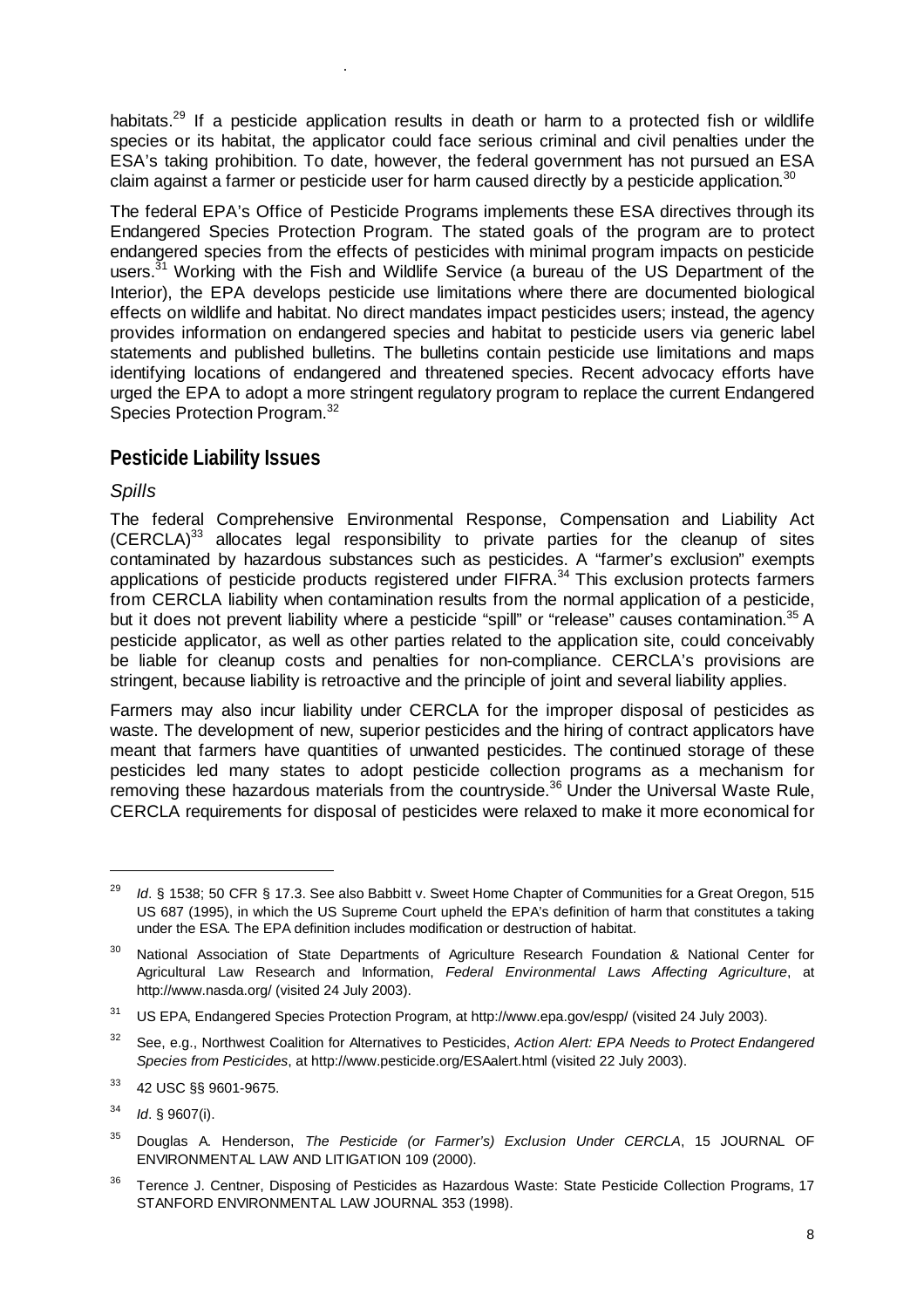states to oversee the collection of unwanted materials.<sup>37</sup> Millions of pounds of pesticides have been disposed of properly under state collection programs.

## *Drift and Overspray*

.

Currently, federal law does not govern pesticide drift (the unintended airborne movement of a pesticide from a target to a non-target area) or pesticide overspray (the unintended, direct application of a pesticide to a non-target area). Instead, state statutory and common-law provisions apply to prohibit, or allocate liability for, drift and overspray. State approaches vary significantly, ranging from direct prohibitions of drift; imposition of buffer zones, restricted areas, and setbacks; inspection of spray equipment; and requirements to notify nearby residents. Inconsistency in state drift regulations has led some to call for a uniform national standard for pesticide drift.<sup>38</sup>

The EPA responded to this concern in a recent proposal to include drift statements on pesticide labels.<sup>39</sup>

State programs tend to regulate the aerial application of pesticides more stringently than ground application,  $40$  perhaps due to the increased risk of overspray and drift.  $41$  For example, aerial applicators might have permit and notice requirements for each application, added certification standards, different allowable mixing rates, or prohibitions from aerial applications near incorporated or populated areas.<sup>42</sup>

Drift and overspray occurrences might lead to administrative enforcement, penalties, or criminal charges by the state, depending upon the terms of state law and the severity of harm. In addition, damages from overspray and drift have frequently resulted in litigation. Plaintiffs in civil lawsuits use common-law tort theories of negligence, nuisance, and trespass to recover costs for damage to property and natural resources caused by drift and overspray. A few states characterize the aerial application of pesticides as an abnormally dangerous or ultrahazardous activity, thereby allowing plaintiffs to sue in strict liability for harm caused by aerial spraying.<sup>43</sup>

## **Liability and livestock operations**

## *Permits and Other Provisions for CAFOs*

#### *Water Pollution*

Animal production, with its manure and waste by-products, is a significant source of water pollutants. In the 1970s, the federal government classified CAFOs as point sources under the

- <sup>39</sup> US EPA, Pesticides; Draft Guidance for Pesticide Registrants on New Labeling Statements for Spray and Dust Drift Mitigation, 66 Fed. Reg. 44,141 (22 Aug. 2001).
- 40 Feitshans, supra note 26.
- 41 Robert W. Luedeman, A Tale of Three States: Liability for Overspray and Chemical Drift Caused by Aerial Application in Arkansas, Louisiana, and Mississippi, 10 SAN JOAQUIN AGRICULTURAL LAW REVIEW 121, 122 (2000).
- <sup>42</sup> Attempts by local governments to restrict pesticide use often target aerial application. A controversial local ordinance was at issue in Wisconsin Public Intervenor v. Mortier, 501 US 597 (1991), in which the US Supreme Court held that FIFRA did not preempt a local regulation that prohibited aerial application of pesticides.
- 43 See, e.g., Langan v. Valicopters, Inc., 567 P.2d 218 (Wash. 1977); JL Wilson Farms, Inc. v. Wallace, 590 S.W.2d 42, 45 (Ark. Ct. App. 1979); SKF Farms v. Superior Court, 200 Cal. Rptr. 497, 499 (Ct. App. 1984) (issue of strict liability remanded for further findings); Bella v. Aurora Air, Inc., 566 P.2d 489, 495 (Or. 1977).

<sup>37 40</sup> CFR § 273.3.

<sup>&</sup>lt;sup>38</sup> See, e.g., Feitshans, supra note 26; Robert F. Bloomquist, Applying Pesticides: Toward Reconceptualizing Liability to Neighbors for Crop, Livestock and Personal Damages from Agricultural Chemical Drift, 48 OKLAHOMA LAW REVIEW 393 (1995).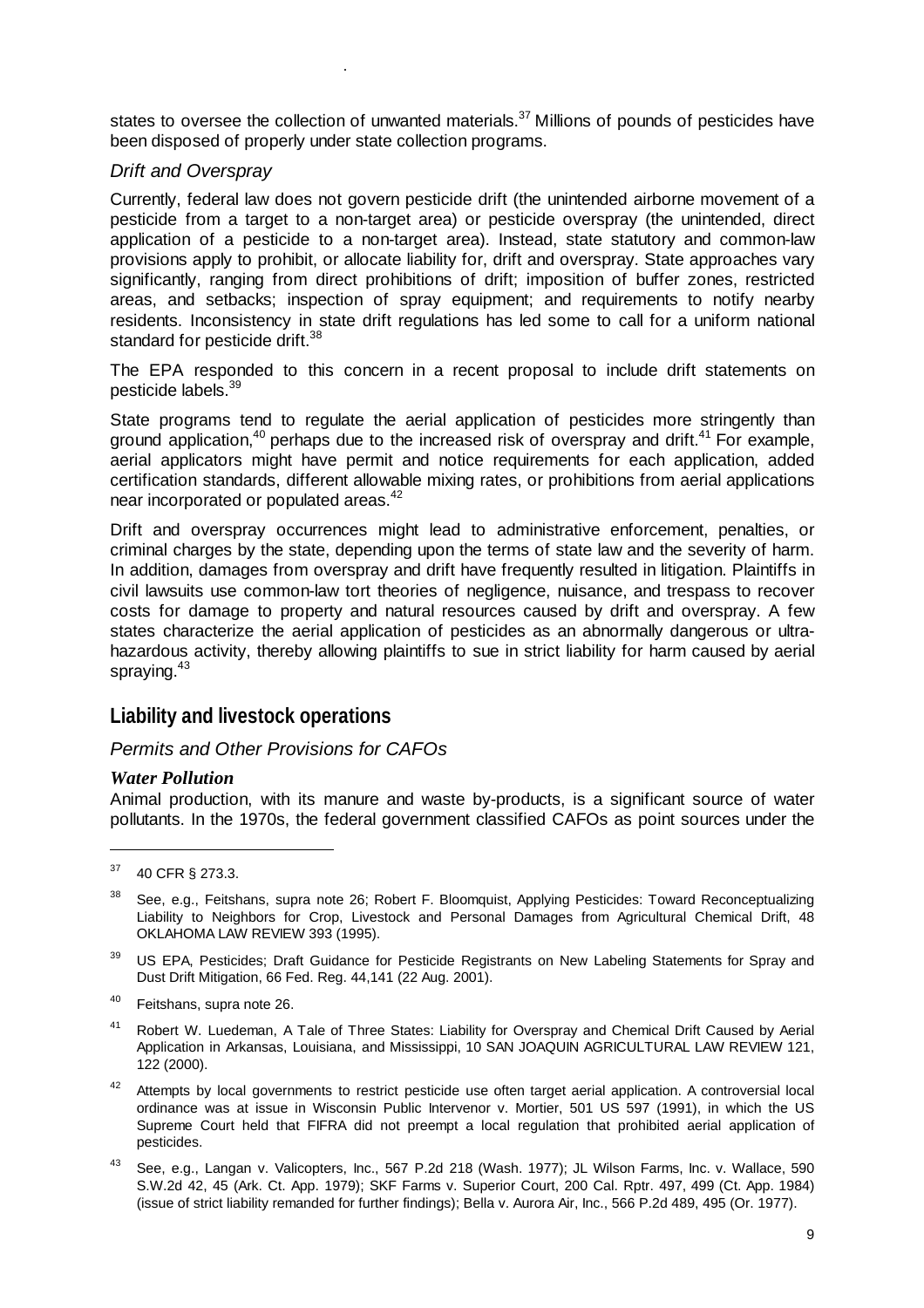federal Clean Water Act (CWA).<sup>44</sup> Any operation that is a CAFO needs a federal or state NPDES permit, unless it qualifies for an exception.<sup>45</sup> A CAFO may not discharge pollutants into the waters of the United States or, in some cases, may discharge only at levels below thresholds incorporated in its NPDES permit. Although these regulations have applied for 20 years, data from 1997 indicated that only about 20% of the nation's CAFOs had secured NPDES permits.<sup>46</sup> Forced by judicial action, the federal EPA revised its regulations for CAFOs, effective 14 April 2003.<sup>47</sup>

Federal effluent limitation guidelines for large CAFOs prescribe requirements for CAFO production and land application areas.<sup>48</sup> For example, at large beef cattle, dairy cow, yeal calf, swine, and poultry CAFOs, liquid impoundments (lagoons) must be designed, maintained, and operated to contain all liquids associated with a 25-year, 24-hour rainfall event.<sup>49</sup> New large facilities for swine, poultry, and veal calves must design waste management facilities to handle liquids from the operation, storm runoff, and direct precipitation from a 100-year, 24-hour rainfall event.<sup>50</sup>

Conspicuously missing from the new federal regulations are provisions requiring groundwater monitoring, mandatory effluent limitation guidelines for medium- and small-sized CAFOs, and limits on metals, pathogens, and antibiotics. Environmentalists may continue to advocate for additional laws and regulations to respond to these issues.

#### *Air Pollution*

.

Air emissions produced by livestock facilities include several pollutants<sup>51</sup> regulated under the federal Clean Air Act (CAA),<sup>52</sup> which governs air quality in the US. Under the CAA and State Implementation Plans (which ensure that federal air quality standards are met in the states), some livestock producers who plan to construct a new facility may have to obtain an air pollution permit prior to construction or operation. This requirement applies to major sources, as defined by statute and regulation. Permits include enforceable emission limitations and standards, a schedule of compliance, reporting requirements, and other conditions. Most agricultural operations are believed to be minor sources of air pollution; therefore, few agricultural facilities have been required to comply with these permit requirements.

In addition, both the Comprehensive Environmental Response, Compensation and Liability Act (CERCLA)53 and the Emergency Planning and Community Right to Know Act (EPCRA) 4 include reporting requirements that may apply to emissions from large livestock facilities. These federal laws require reports from facilities that release<sup>54</sup> a reportable quantity of certain hazardous pollutants. Hydrogen sulphide, ammonia, and some volatile organic compounds are among the reportable substances released by livestock facilities. The EPA has rarely enforced the reporting requirement for livestock facilities that release hazardous air pollutants, but under

 $\overline{a}$ 

<sup>47</sup> Federal CAFO Regulations, supra note 15.

- 50 *Id.* at 7273 (codified at 40 CFR § 412.46(a)(1)).
- <sup>51</sup> See GROSSMAN, MARGARET ROSSO (one of 16 authors, chaired by P.R. HAGENSTEIN), AIR EMISSIONS FROM ANIMAL FEEDING OPERATIONS: CURRENT KNOWLEDGE, FUTURE NEEDS, ch. 6 (National Research Council, National Academy of Sciences, March 2003).
- $52$  42 USC §§ 7401-7671q, as amended.
- 53 42 USC §§ 9601-9675.

<sup>44 33</sup> USC §§ 1251-1387.

<sup>&</sup>lt;sup>45</sup> Federal CAFO Regulations, supra note 15, at 7266-7267 (codified at 40 CFR § 122.23(d), (f)).

<sup>46</sup> EPA, Proposed CAFO Regulations, 66 Fed. Reg. 2960, 2969, 3080 (2001).

<sup>48</sup> Id. at 7270-7274

<sup>49</sup> *Id.* at 7271, 7273 (codified at 40 CFR §§ 413.31(a)(1)(i), 412.43(a)(1)).

The CERCLA definition of release (§ 9601(22)(D)) excludes "the normal application of fertilizer."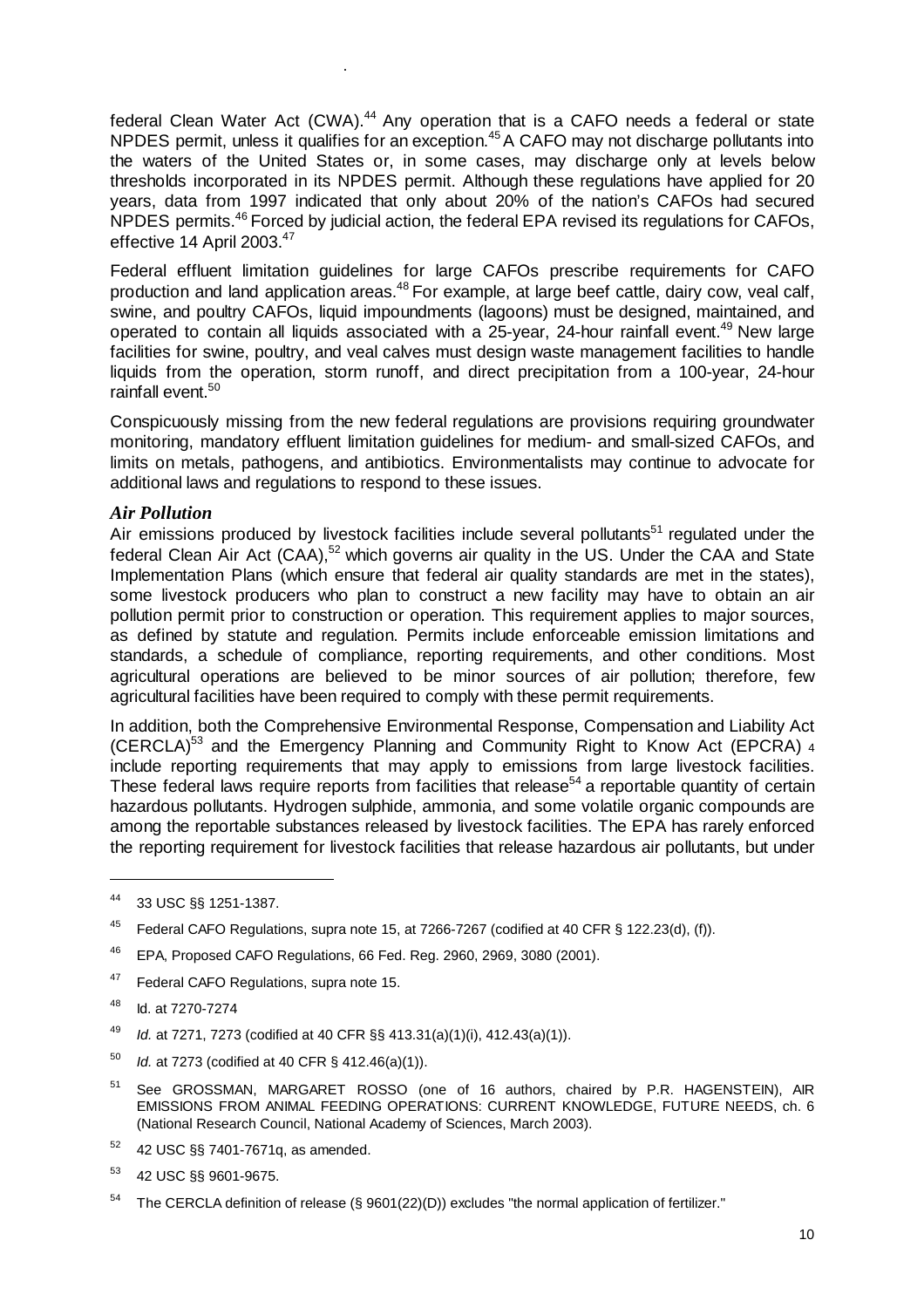statutory citizen suit provisions,<sup>55</sup> large livestock operations are vulnerable to citizen suits for failure to report.

Enforcement of air pollution requirements against agricultural operations is often triggered by complaints, especially when operations are perceived to cause a nuisance. If investigation confirms that a violation has occurred, penalties may be assessed against the facility. Violation of CAA provisions, including permit requirements, can result in substantial penalties.<sup>56</sup>

#### *State Action under the US Federal System*

.

Under co-operative federalism, 45 states have been delegated authority to implement and administer the federal NPDES provisions. States also implement certain CAA programs. Moreover, state governments can impose additional regulations on animal producers. Many states have regulations governing waste applied by irrigation, licensing and certification, lagoon design and maintenance, guarantees for closure of facilities, set-back requirements, and odour controls. Some states have permit programs that apply to animal facilities that are not large enough to be considered CAFOs. For example, Minnesota requires a feedlot permit application for operators constructing a new feedlot or expanding an operation with more than 50 animal units (50 beef cattle,  $36$  dairy cows, or comparable numbers of other animal species).<sup>57</sup> Maryland mandates nutrient management plans for agricultural operations with more than \$2,500 in gross income and at least eight animal units.<sup>58</sup>

Some states have also enacted legislation or adopted regulations to respond to manure problems at animal production facilities that close or experience financial difficulties. The provisions require that money be available for proper disposal of manure and accompanying nutrients when facilities are closed.<sup>59</sup> Additionally, provisions may prescribe how manure and manure-contaminated soils are to be treated after closure. While common law might be used to address these pollution problems, these state provisions help ensure there will be funds for response actions.

## *Liability for Violations*

For CAFOs defined as point sources of pollution, two major types of federal violation are possible: failure to secure an NPDES permit and violation of the conditions of the permit.<sup>60</sup> Any CAFO operator who fails to secure an NPDES permit violates the CWA. For operations with a permit, the major issue is compliance. Any deviation from permit provisions may constitute a violation of federal law. Similarly, violations of state regulations also serve as a basis for enforcement.

States that enforce laws, regulations, and CAFO permit conditions employ a number of enforcement mechanisms, including warnings, civil penalties, injunctive relief, and criminal prosecutions. Although the state may have a good basis to believe a violation has occurred, limitations of resources and personnel may hinder enforcement efforts. In some states, political and economic pressures have also meant that enforcement is lax.

<sup>55</sup> CERCLA, 42 USC § 9659; EPCRA, 42 USC § 11046(a).

<sup>56 42</sup> USC § 7413.

<sup>57</sup> Minnesota Statutes §§ 116.06, 116.07

<sup>58</sup> Maryland Agriculture Code Annotated § 8-803.1.

<sup>59</sup> Terence J. Centner, *Expanding regulatory requirements for poultry producers in the United States to curb water pollution*, 58 WORLD'S POULTRY SCIENCE JOURNAL 559, 560 (2002).

<sup>60</sup> See Terence J. Centner, *Legal Structures Governing Animal Waste Management*, chap. 15, part 2 *in*  NATIONAL CENTER FOR MANURE AND ANIMAL WASTE MANAGEMENT WHITE PAPERS (Raleigh, NC: NC State University, 2002).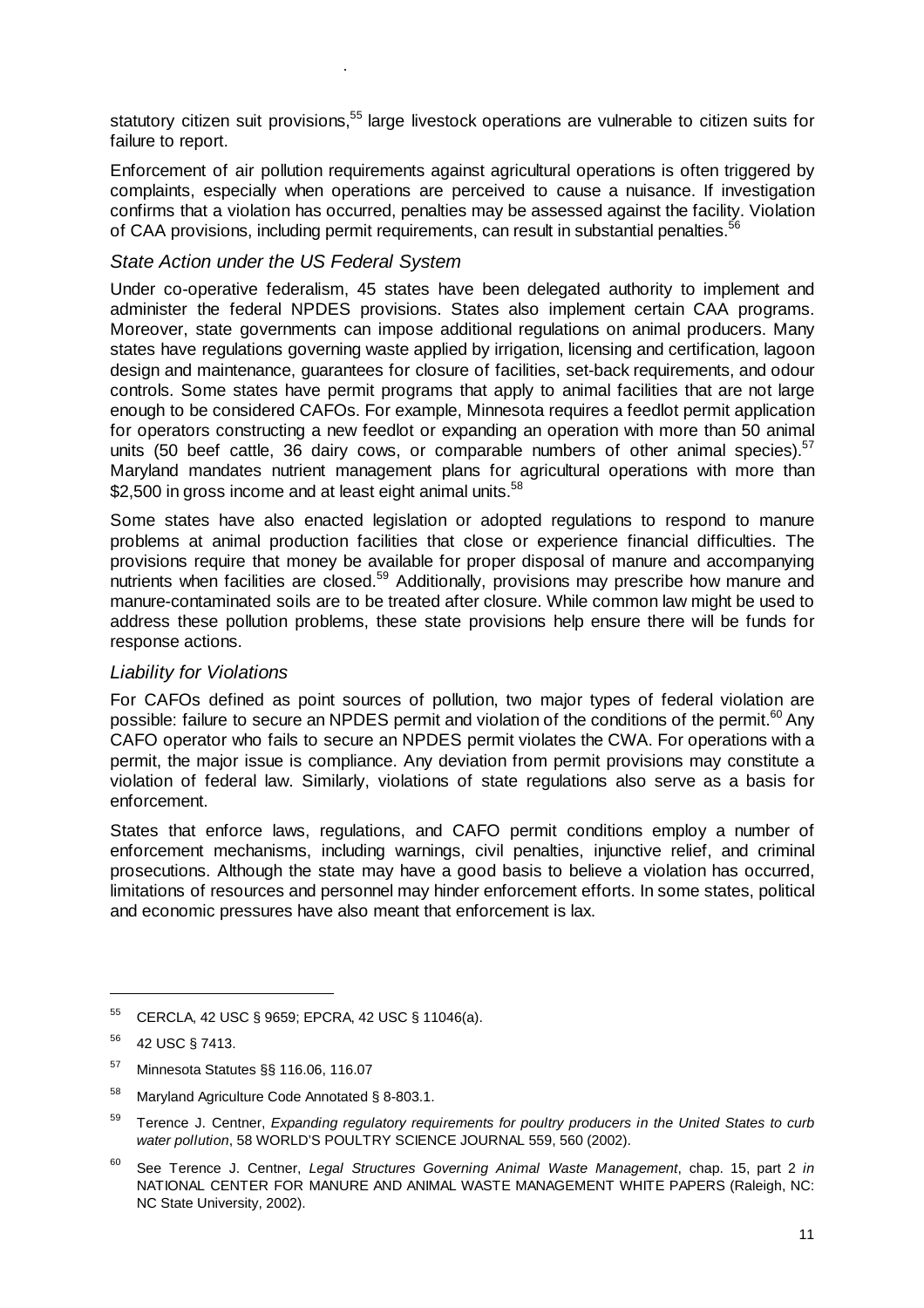Due to continued egregious pollution from CAFOs, citizen groups have acted to assist in the enforcement of water quality provisions. Under citizen suit provisions of the CWA,<sup>61</sup> environmental groups may act as "private attorneys general" and bring lawsuits for certain  $CWA$  violations.<sup>62</sup> Plaintiffs have a three-prong burden of proof under citizen suit provisions: the plaintiffs must have suffered an actual or threatened injury because of the defendant's actions, the injury must be "fairly traceable" to the defendant, and the injury should be redressed if plaintiffs prevail in the lawsuit.<sup>63</sup><sub>6</sub>Several citizen suits against CAFOs have been successful.<sup>64</sup>

*While states might consider modest increases of resources for enforcement efforts to reduce pollution, other strategies exist. One idea is to increase educational programs and incentives for voluntary actions to reduce pollution. Another is the greater use of required certification of personnel overseeing the development of nutrient management plans. Finally, the requirement that integrators and marketing firms sign NPDES permits might increase compliance. The implementation of one or more of these techniques might eliminate water pollutants associated with current animal production practices.* 

# **Liability and GM crops**

.

## *GM Planting and Regulation in the US*

Worldwide plantings of crop varieties developed through biotechnology have increased rapidly from 1.74 million hectares in 1996 to 58.7 million hectares in 2002; plantings in 2002 increased 12% from 2001. The majority of these crops – 66% of the global total for 2002 – were grown in the US.<sup>65</sup> For 2003, biotechnology varieties planted in the US are projected to make up 80% percent of soybean acres, 38% percent of corn acres, and 70% of cotton acres.<sup>66</sup> Pollen drift and inadvertent commingling of seeds may increase these numbers.

GM crops offer undisputed benefits (e.g., insect resistance or herbicide tolerance), but some argue that these crops pose environmental risks (e.g., transfer of genes to other crops or wild relatives). Economic risks exist, too, particularly when GM crops not approved for export are commingled with approved GM crops and non-GM varieties. Organic producers whose operations are certified under US regulations that govern organic food production face economic loss if their crops are cross-pollinated or commingled with GM varieties.<sup>67</sup>

The US, like the EU, has a complex regulatory framework for GM crops. Several agencies, especially the US Department of Agriculture, Environmental Protection Agency, and Food and Drug Administration, play important roles. This regulatory framework, which focuses on

<sup>61 33</sup> USC § 1365.

 $62$  Friends of the Earth v. Carey, 535 F.2d 165, 172 (2d Cir. 1976).

 $63$  Lujan v. Defenders of Wildlife, 504 US 555, 560-561 (1992).

<sup>&</sup>lt;sup>64</sup> Community Ass'n for Restoration of the Env't v. Henry Bosma Dairy, 2001 US Dist. LEXIS 3579 (E.D. Wash. 2001), *aff'd* 305 F.3d 943 (9th Cir. 2002); Water Keeper Alliance v. Smithfield Foods, 2001 US Dist. LEXIS 21314 (E.D. N.C. Sept. 20, 2001); Idaho Rural Council v. Bosma, 143 F. Supp. 2d 1169 (D. Idaho 2001); Community Ass'n for Restoration of the Env't v. Sid Koopman Dairy, 45 F. Supp. 2d 976 (E.D. Wash. 1999); Community Ass'n for Restoration of the Env't v. Henry Bosma Dairy, 65 F. Supp. 2d 1129 (E.D. Wash. 1999); Concerned Area Residents for the Env't v. Southview Farms, 34 F.3d 114 (2d Cir. 1994), *cert. denied*, 514 U.S. 1082 (1995).

<sup>&</sup>lt;sup>65</sup> The US increased its biotech plantings 9% in 2002. Council for Biotechnology Information, Biotech Acres (2003), at http://www.whybiotech.com (visited 20 June 2003). In 2002, farmers in developing countries planted 27% of biotech acreage, up from 14% in 1997.

<sup>66</sup> National Agricultural Statistical Service, USDA, Prospective Plantings (Mar. 2003).

 $67$  7 CFR part 205. US standards for organic certification are process standards, and genetic engineering is one of the methods excluded from production of organic foods. See Grossman, *supra* note 5, at 91-92.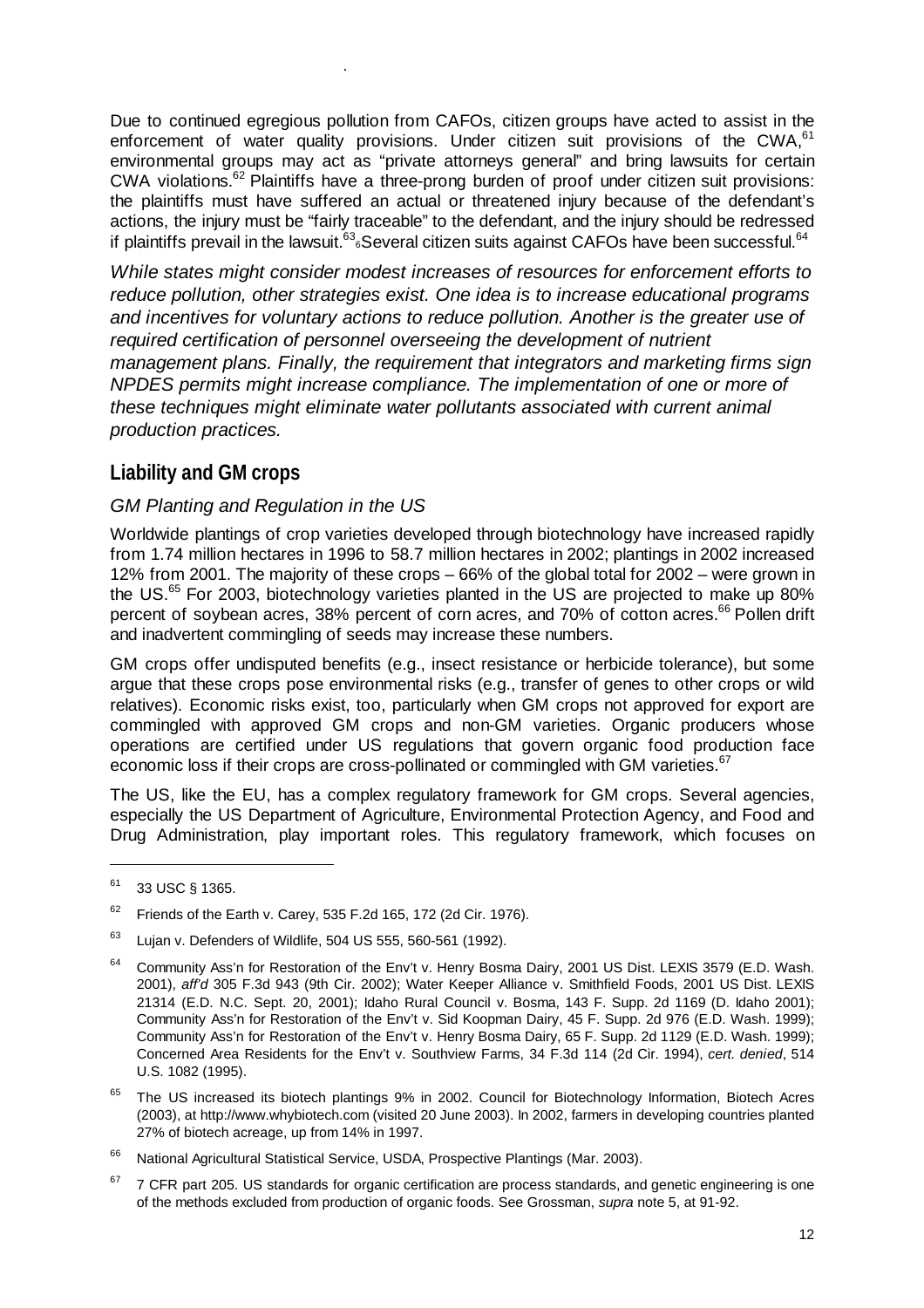approval of GM crops for testing and commercial sale, therefore applies mainly to those who develop and market GM crops, rather than to individual producers who grow crops.<sup>68</sup> Moreover, it does not assign liability for damage to persons, property, or the environment that results from planting of GMOs. Indeed, few nations have enacted liability schemes designed especially for damage from GMOs.<sup>69</sup>

### *Grower Liability*

.

Farmers who grow GM crops have obligations (and thus potential liability) under contracts and intellectual property laws. Farmers who purchase GM seeds pay a license fee and sign a "technology agreement" that requires compliance with management and inspection practices designed to protect the company that developed and patented the GM variety. Farmers may plant seeds for a commercial crop only in a single season and may not save seeds for planting (by themselves or others) in subsequent years. Violation of technology agreements may result in liability to seed developers.<sup>70</sup> Farmers who did not buy GM seeds, but whose crops (adventitiously) contain GM germ plasm, face liability under claims of patent infringement.<sup>71</sup> GM developers have been aggressive in suing farmers who violate their contractual technology agreement or who grow GM crops (even unintentionally, perhaps through pollen drift) without having purchased seeds.

To allocate liability for environmental damage and for harm to persons and property from GM crops, the US relies on common-law tort actions. As in other common-law countries, plaintiffs can claim damages under the tort causes of action discussed above: nuisance, trespass, negligence, and strict liability. Though few, if any, US court decisions have held defendants liable in tort for damages caused by GM crops, one case decided in 2002 indicated that tort remedies are available for such damages. In *In re StarLink Corn Products Liability Litigation*, 72 the judge held that the case could go to trial on several of the plaintiffs' tort claims against Aventis CropScience (developer of StarLinkTM) and a licensee-distributor. A settlement in early 2003, however, prevented a number of these tort claims from going to trial.

Companies that develop GM crops, rather than individual producers, seem most likely to be defendants in tort suits, but individual producers also face liability if their GM crops cause damage. Producers may be subject to tort suits if pollen moves onto neighbouring fields and causes damage, perhaps through cross-pollination. Further, producers who fail to segregate their crops, when required, may also face liability if a commingled crop becomes unmarketable. In tort cases involving GM varieties, proof of causation (e.g., the source of cross-pollination) may be difficult.

<sup>&</sup>lt;sup>68</sup> Some requirements apply to individual farmers. E.g., the EPA has imposed the requirement that producers who plant GM corn plant 20% of their acreage (within one-half mile of the GM corn) with non-GM corn, to provide a refuge that will help delay insect resistance to the pesticide, *Bacillus thuringiensis* (*Bt*). Recent research indicates that many farmers fail to follow the EPA's refuge requirements. Gregory Jaffe, Planting Trouble: Are Farmers Squandering Bt Corn Technology? (2003), at http://www.cspinet.org.

<sup>69</sup> See Grossman, *supra* note 5, at 97; see also Drew L. Kershen, "Legal Liability Issues in Agricultural Biotechnology" (2002), at http://www.nationalaglawcenter.org/publications. Even the proposed EU Directive on Environmental Liability will govern only environmental damage, defined narrowly to encompass protected habitats and species, and not damage to persons and property. See COM(2002) 17 final.

<sup>70</sup> E.g., Monsanto Co. v. McFarling, 302 F.3d 1291, rehearing and rehearing *en banc* denied (Fed. Cir. 2002). McFarling saved and planted seed in violation of the technology agreement, and Monsanto, developer of RoundupReadyTM soybeans, sued.

 $71$  The case against a Canadian canola farmer is a prominent example. Monsanto Canada Inc. v. Schmeiser, 2001 FCT 256, 2002 FCA 309 (Canada) (Schmeiser was found liable and lost on appeal).

<sup>72 212</sup> F. Supp. 2d 828 (N.D. Ill. 2002). StarLinkTM corn, approved for feed and industrial uses but not for human consumption, was found in human food products, leading to recall of corn products and other economic loss. Aventis CropScience faced significant litigation and economic loss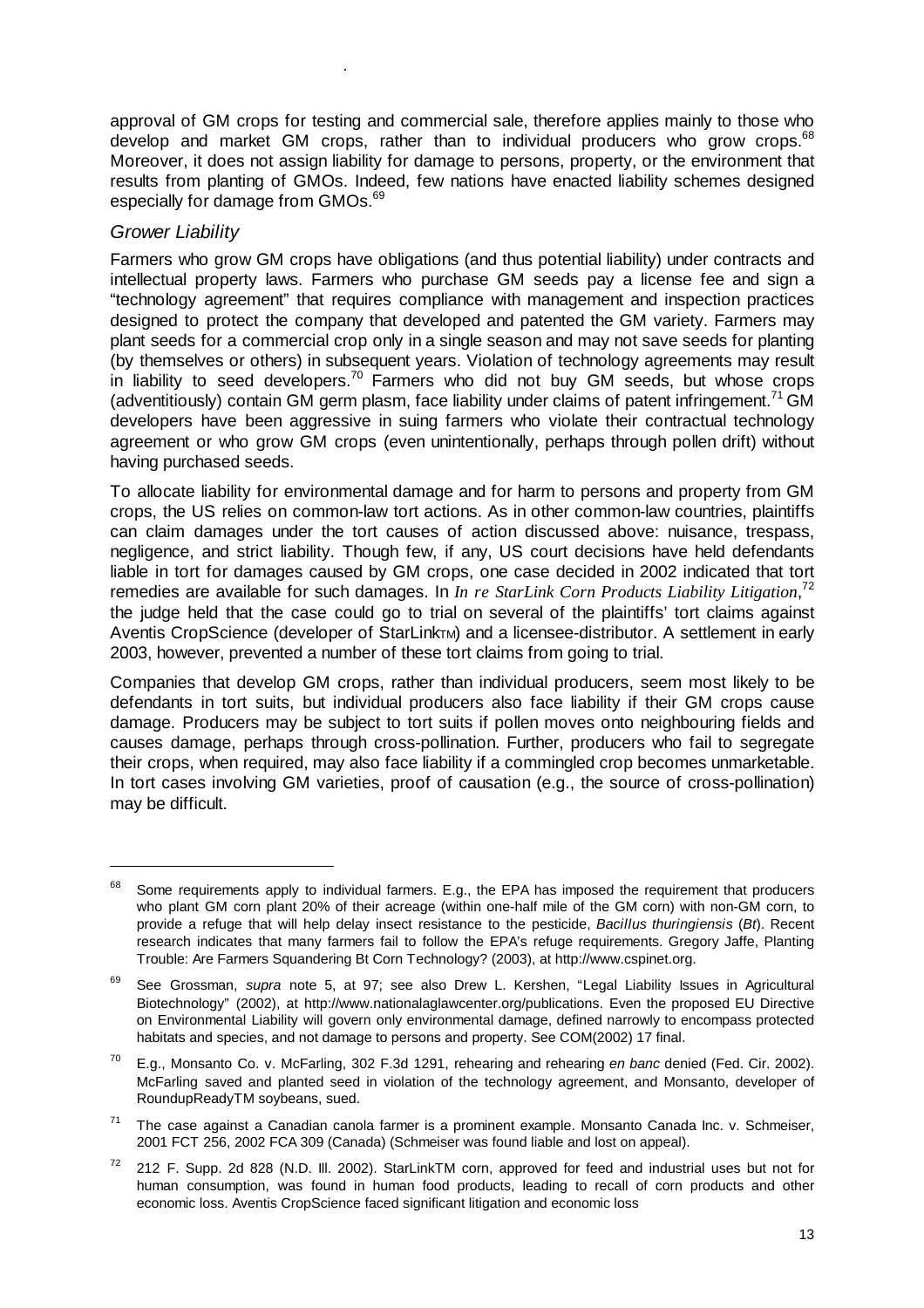Nuisance claims involving GM crops may be successful. A GM company, rather than an individual producer, seems more likely to be defendant in public nuisance, which involves widespread harm. Private nuisance may provide a remedy for an individual or group with damage from GM crops planted on neighbouring land.

.

Airborne pollen from GM crops may constitute a nuisance,  $73$  particularly if damages (e.g., to an organic crop) constitute an unreasonable interference with plaintiff's use of land. Intentional nuisance requires that the defendant knowingly plant the crop without taking precautions to prevent pollen drift. Negligent nuisance imposes the additional burden that the defendant's behaviour be proved unreasonable. A farmer who follows industry standards probably has acted reasonably, while a farmer who fails to observe recommended separation distances may have acted unreasonably. The applicability of state right-to-farm laws to protect growers from nuisance suits will depend on the language of the state statute and the facts in each case.

Similarly, farmers whose GM varieties escape and enter the land of others risk liability for trespass. Courts have awarded damages for invasion and damage to property from airborne pollutants, even from invisible particulates,  $74$  so it is likely that seeds or even pollen from GM crops will constitute trespass, especially if substantial damage can be proved.

The plaintiff who sues in negligence for damage from GM crops may face more difficulty. Negligence requires breach of a duty of care, and the farmer who follow appropriate practices for buffer zones and a reserve area will probably have acted reasonably. The farmer who fails to follow industry standards will be more vulnerable to a negligence claim. Strict liability, which applies to abnormally dangerous activities, is unlikely to be successful. Courts will probably not consider planting GM crops, approved under a federal regulatory process, to be abnormally dangerous. A pharmaceutical GM crop, which may have health effects, will raise more difficult issues.75

Until US courts have the opportunity to decide cases involving damages caused by GM crop varieties, the efficacy of these tort remedies will remain theoretical.<sup>76</sup>

## **Conclusion: some observations on the polluter pays principle**

In the early 1970s, the OECD articulated the polluter pays principle to guide environmental policy. After introducing the principle in 1972,<sup>77</sup> the OECD published a recommendation on implementation in 1974: "The Polluter-Pays Principle means that the polluter should bear the expenses of carrying out the measures [for pollution prevention and control] to ensure that the environment is in an acceptable state. In other words, the cost of these measures should be reflected in the cost of goods and services which cause pollution in production and/or consumption."78 The principle, as developed in recent decades, includes aspects of both cost allocation and cost internalization.<sup>79</sup>

<sup>&</sup>lt;sup>73</sup> Movement of airborne contaminants (e.g., pesticides) can be a nuisance when they harm property, and pollen from GM crops is analogous.

<sup>74</sup> E.g., Borland v. Sanders Lead Co., 369 So. 2d 523 (Ala. 1979); Martin v. Reynolds Metals Co., 342 P.2d 790 (Or. 1959).

<sup>75</sup> See Thomas P. Redick, *Biopharming, Biosafety, and Billion Dollar Debacles: Preventing Liability for Biotech Crops*, 8 DRAKE JOURNAL OF AGRICULTURAL LAW 115 (2003).

<sup>76</sup> More detail on these causes of action can be found in Grossman, *supra* note 5, and sources cited therein

<sup>&</sup>lt;sup>77</sup> OECD, Guiding Principles Concerning International Economic Aspects of Environmental Policies, Recommendation C(72)128.

 $78$  OECD, The Implementation of the Polluter-Pays Principle, Recommendation C(74)223.

<sup>79</sup> See James A. Tobey & Henri Smets, *The Polluter-Pays Principle in the Context of Agriculture and the Environment*, 19 THE WORLD ECONOMY 63, 84 (1996).